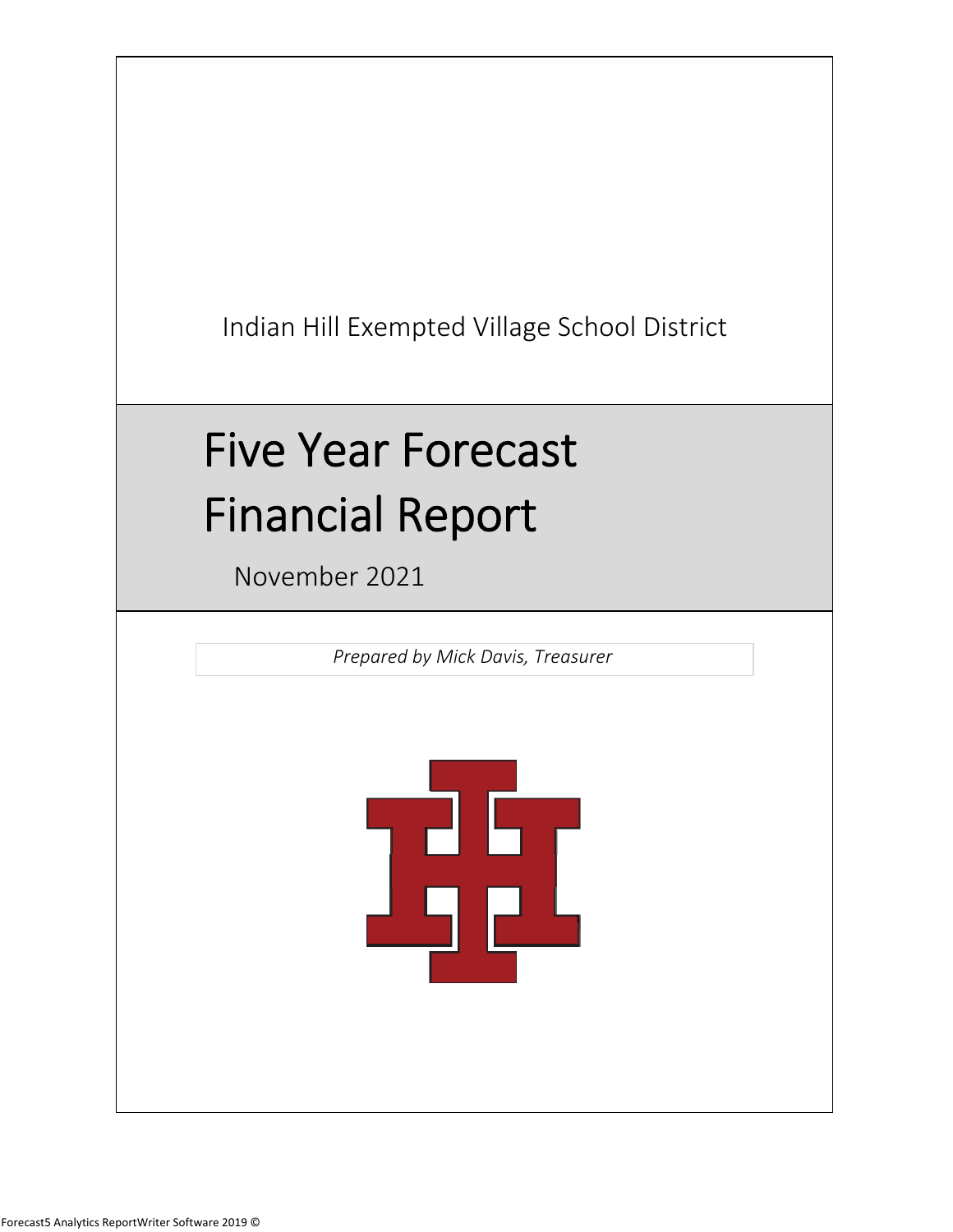Page

#### Table of Contents

| Table of Contents                                              | $\overline{2}$ |
|----------------------------------------------------------------|----------------|
| Forecast Summary                                               | 3              |
| Revenue Sources and Forecast Year-Over-Year Projected Overview | 4              |
| 1.010 - General Property Tax (Real Estate)                     | 5              |
| 1.020 - Public Utility Personal Property<br>1.030 - Income Tax | 6<br>7         |
| 1.035 - Unrestricted Grants-in-Aid                             | 8              |
| 1.040 & 1.045 - Restricted Grants-in-Aid                       | 9              |
| 1.050 - Property Tax Allocation                                | 10             |
| 1.060 - All Other Operating Revenues                           | 11             |
| 2.070 - Total Other Financing Sources                          | 12             |
| <b>Expenditures Overview</b>                                   | 13             |
| 3.010 - Personnel Services                                     | 14             |
|                                                                |                |
| 3.020 - Employee Benefits                                      | 15             |
| 3.030 - Purchased Services                                     | 16             |
| 3.040 - Supplies and Materials                                 | 17             |
| 3.050 - Capital Outlay                                         | 18             |
| 3.060 - 4.060 - Intergovernmental & Debt                       | 19             |
| 4.300 - Other Objects                                          | 20             |
| 5.040 - Total Other Financing Uses                             | 21             |
| Five Year Forecast                                             | 22             |

## Forecast Purpose/Objectives

Ohio Department of Education's purposes/objectives for the five‐year forecast are:

- 1. To engage the local board of education and the community in the long range planning and discussions of financial issues facing the school district.
- 2. To serve as a basis for determining the school district's ability to sign the certificate required by O.R.C. §5705.412, commonly known as the "412 certificate."
- 3. To provide a method for the Department of Education and Auditor of State to identify school districts with potential financial problems.

Forecast Methodology ‐ This forecast is prepared based upon historical trends and current factors. This information is then extrapolated into estimates for subsequent years. The forecast variables can change multiple times throughout the fiscal year and while cash flow monitoring helps to identify unexpected variances no process is guaranteed. The intent is to provide the district's financial trend over time and a roadmap for decisions aimed at encouraging financial sustainability and stability.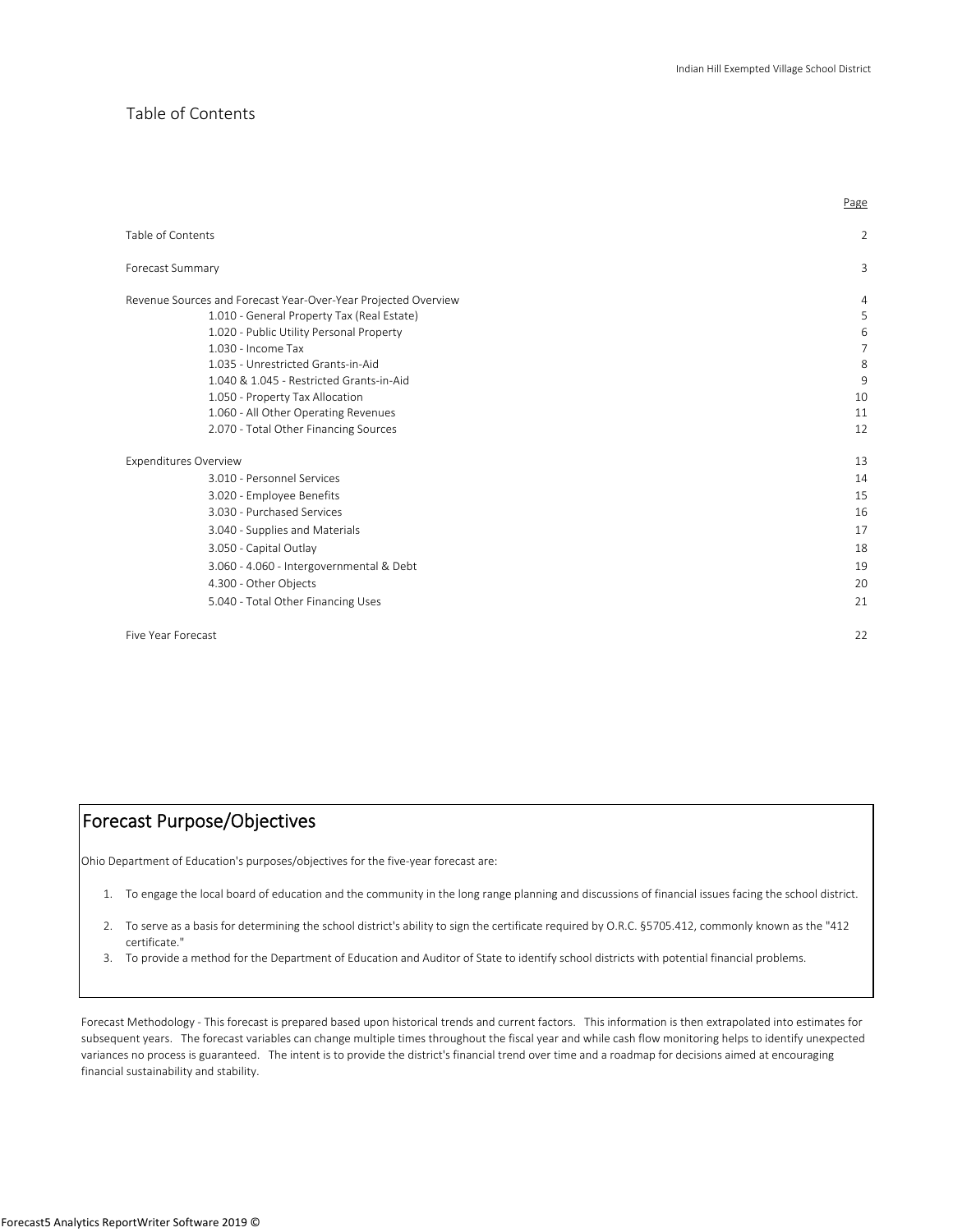

Note: Cash balance includes any existing levy modeled as renewed during the forecast.

Cash balance is not reduced for encumbrances.

| <b>Financial Forecast</b>                                                | Fiscal Year  | Fiscal Year    | Fiscal Year              | Fiscal Year  | Fiscal Year    |
|--------------------------------------------------------------------------|--------------|----------------|--------------------------|--------------|----------------|
|                                                                          | 2021         | 2022           | 2023                     | 2024         | 2025           |
| <b>Beginning Balance</b>                                                 | 14,779,869   | 14,024,718     | 12,993,892               | 10,228,261   | 6,551,353      |
| + Revenue                                                                | 36,188,910   | 36,409,842     | 36,170,830               | 36,212,455   | 36,429,443     |
| + Proposed Renew/Replacement Levies                                      | ۰            |                | -                        |              |                |
| + Proposed New Levies                                                    | -            |                | $\overline{\phantom{a}}$ |              |                |
| - Expenditures                                                           | (36,944,062) | (37, 440, 668) | (38, 936, 461)           | (39,889,363) | (40, 774, 129) |
| = Revenue Surplus or Deficit                                             | (755, 152)   | (1,030,826)    | (2,765,631)              | (3,676,908)  | (4,344,687)    |
| Ending Balance with renewal levies<br>Note: Not Reduced for Encumbrances | 14,024,718   | 12,993,892     | 10,228,261               | 6,551,353    | 2,206,667      |

Analysis Without Renewal Levies Included:

Revenue Surplus or Deficit w/o Levies **and Access 10 (255,152)** (1,030,826) (2,765,631) (3,676,908) (4,344,687 Ending Balance w/o Levies 11 14,024,718 12,993,892 10,228,261 6,551,353 2,206,667

In FY 2021 a revenue shortfall is expected. This means that expenditures are expected to be greater than revenue by \$755,152 in FY 2021. By the last year of the forecast, FY 2025, the district is expected to have a revenue shortfall where expenditures are projected to be greater than revenue by \$4,344,687 The district would need to cut its FY 2025 projected expenses by 11.93% in order to balance its budget without additional revenue.

The district's cash balance is positive at year‐end in FY 2021 and is projected to worsen by FY 2025. A worsening cash balance can erode the district's financial stability over time.

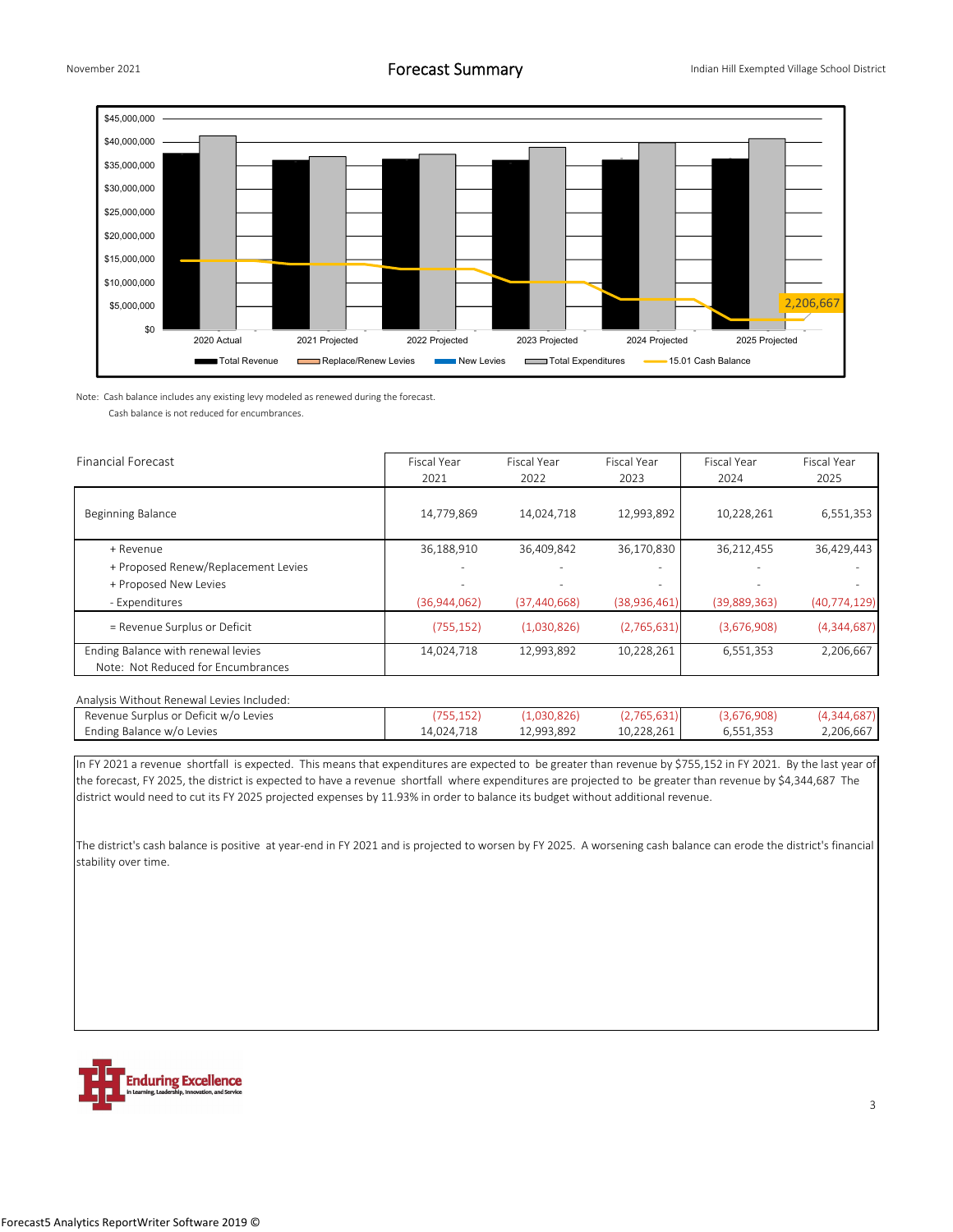

## Revenue Sources and Forecast Year‐Over‐Year Projected Overview

#### 3‐Year Historical Actual Average Annual Dollar Change Compared to 5‐Year Projected

(\$6,000,000) (\$4,000,000) (\$2,000,000)

| Compared to 5-Year Projected |             |             |                |                                                                             |
|------------------------------|-------------|-------------|----------------|-----------------------------------------------------------------------------|
|                              | Historical  | Projected   | Projected      |                                                                             |
|                              | Average     | Average     | Compared to    | Total revenue increased 5.09% or \$1,483,554 annually during the            |
|                              | Annual      | Annual      | Historical     | past five years and is projected to decrease -0.63% or -\$238,383           |
|                              | \$\$ Change | \$\$ Change | Variance       | annually through FY2025. All Othr Op Rev has the most projected             |
| Real Estate                  | \$309,359   | \$154,336   |                | (\$155,023) average annual variance compared to the historical average at - |
| Public Utility               | \$50,984    | \$14,239    |                | $(S36.745)$ \$1,545,618                                                     |
| Income Tax                   | \$0         | \$0         | \$0l           |                                                                             |
| State Funding                | (59, 746)   | \$43,240    | \$52,986       |                                                                             |
| Prop Tax Alloc               | \$17,822    | \$22,255    | \$4,433        |                                                                             |
| All Othr Op Rev              | \$1,083,282 | (5462, 336) | (51, 545, 618) |                                                                             |
| Other Sources                | \$31,853    | (510, 116)  | (541,969)      |                                                                             |
| Total Average Annual Change  | \$1,483,554 | (5238, 383) | (51, 721, 937) |                                                                             |
|                              | 5.09%       | $-0.63%$    | $-5.71%$       |                                                                             |

‐3.81%

2017 2018 2019 2020 2021 2022 2023 2024 2025

Note: Expenditure average annual change is projected

‐12.69%



to be > (\$127,819) On an annual average basis, expenditures are projected to contract while revenue contracts

‐15.00% ‐10.00% ‐5.00%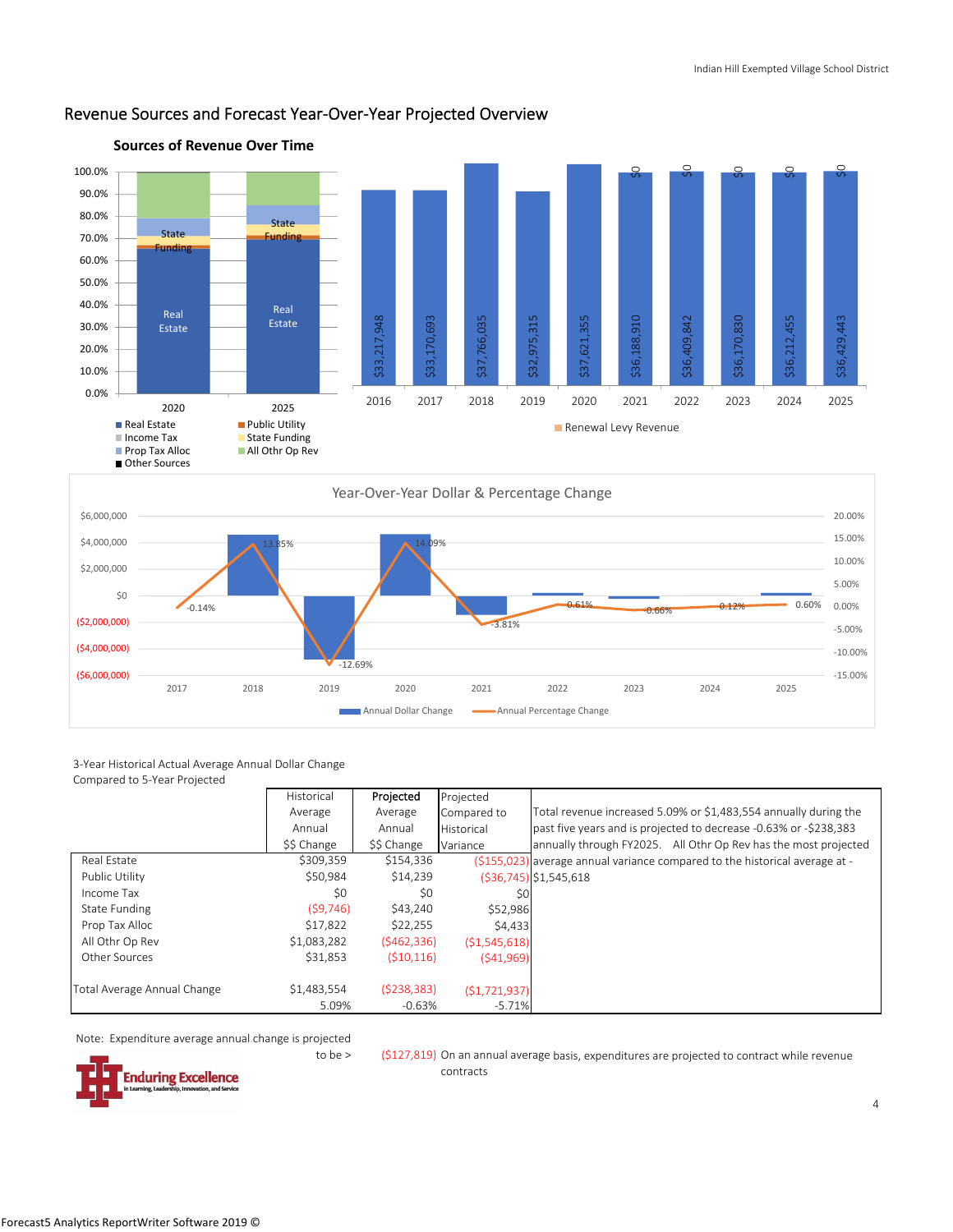#### 1.010 ‐ General Property Tax (Real Estate)

Revenue collected from taxes levied by a school district by the assessed valuation of real property using effective tax rates for class I (residential/agricultural) and class II (business).





|        | Values, Tax Rates and Gross Collections | <b>Gross Collection Rate</b> |              |                          |               |                          |                         |
|--------|-----------------------------------------|------------------------------|--------------|--------------------------|---------------|--------------------------|-------------------------|
| Tax Yr | Valuation                               | Value Change                 | Class I Rate | Change                   | Class II Rate | Change                   | Including Delinguencies |
| 2019   | 1,248,278,170                           | 6.851.190                    | 22.59        | $\overline{\phantom{a}}$ | 20.74         | $\overline{\phantom{a}}$ | 98.9%                   |
| 2020   | 1,266,943,170                           | 18,665,000                   | 22.47        | (0.12)                   | 20.56         | (0.17)                   | 99.0%                   |
| 2021   | 1,269,667,420                           | 2,724,250                    | 22.51        | 0.04                     | 20.59         | 0.02                     | 99.0%                   |
| 2022   | 1,275,147,420                           | 5.480.000                    | 22.53        | 0.02                     | 20.61         | 0.02                     | 99.0%                   |
| 2023   | 1.301.547.420                           | 26,400,000                   | 22.29        | (0.23)                   | 20.33         | (0.28)                   | 99.0%                   |
| 2024   | 1,304,770,660                           | 3,223,240                    | 22.34        | 0.04                     | 20.35         | 0.02                     | 99.0%                   |

Real estate property tax revenue accounts for 65.48% of total revenue. Class I or residential/agricultural taxes make up approximately 89.68% of the real estate property tax revenue. The Class I tax rate is 22.47 mills in tax year 2020. The projections reflect an average gross collection rate of 99.0% annually through tax year 2024. The revenue changed at an average annual historical rate of 2.74% and is projected to change at an average annual rate of 0.62% through FY 2025.

Despite current economic issues, the real estate market remains particularly strong. In Cincinnati, demand for homes keeps inventories small and homes stay on the market for a short period of time. 2020 marks a triennial valuation of all properties in Hamilton County and 2023 will be a reappraisal year. Historical values of the 2014 triennial valuation and the 2017 reappraisals were used as estimates for tax year 2020 and 2023.

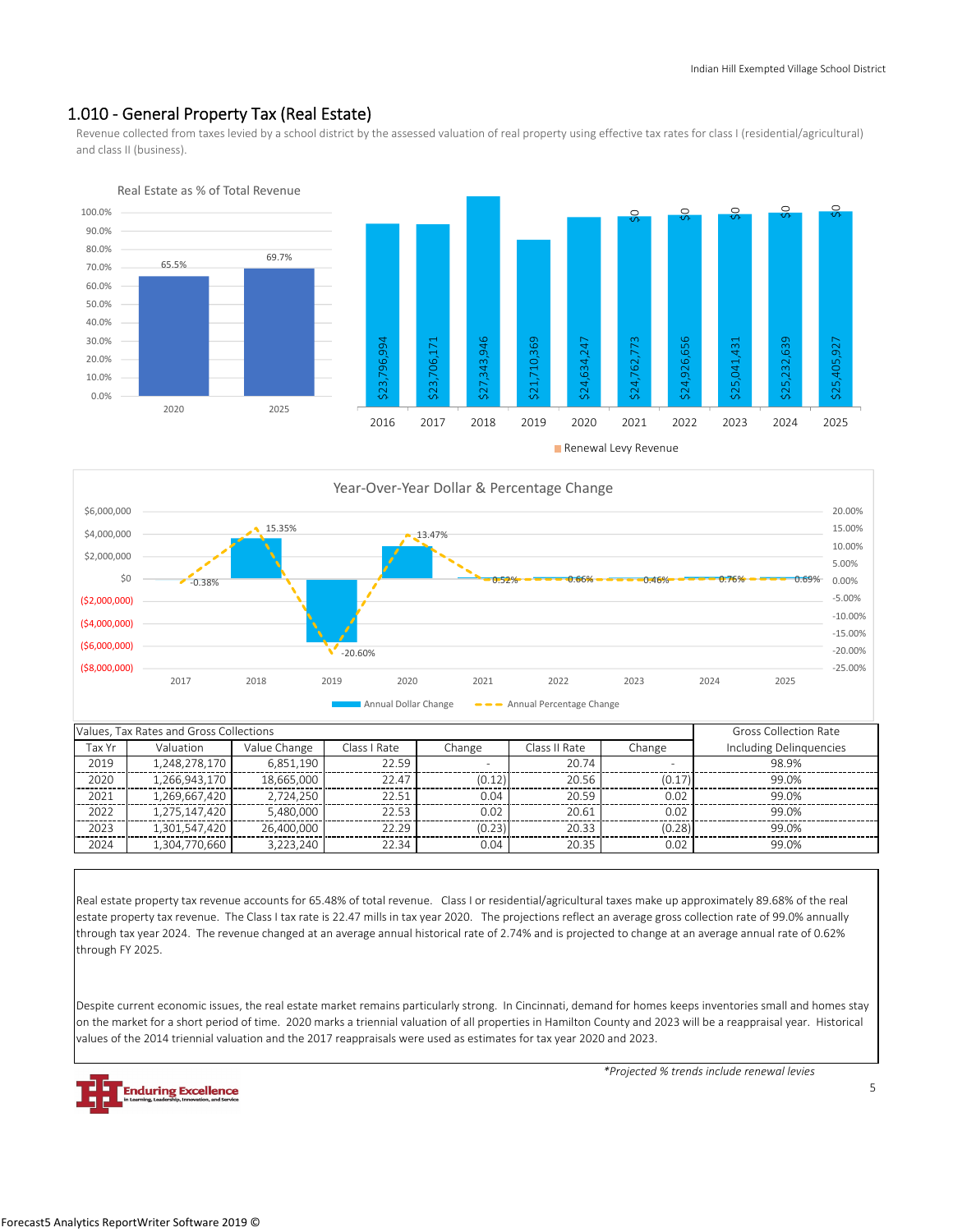#### 1.020 ‐ Public Utility Personal Property

Revenue generated from public utility personal property valuations multiplied by the district's full voted tax rate.





| Values and Tax Rates |            | <b>Gross Collection Rate</b> |                 |                          |                         |
|----------------------|------------|------------------------------|-----------------|--------------------------|-------------------------|
| Tax Year             | Valuation  | Value Change                 | Full Voted Rate | Change                   | Including Delinguencies |
| 2019                 | 15.049.600 | 2.175.360                    | 42.92           |                          | 100.0%                  |
| 2020                 | 15,149,600 | 100.000                      | 42.92           | -                        | 100.0%                  |
| 2021                 | 15,324,600 | 175.000                      | 42.92           | $\overline{\phantom{a}}$ | 100.0%                  |
| 2022                 | 15.399.600 | 75.000                       | 42.92           | ۰                        | 100.0%                  |
| 2023                 | 15.649.600 | 250.000                      | 42.92           | $\overline{\phantom{a}}$ | 100.0%                  |
| 2024                 | 15,724,600 | 75,000                       | 42.92           | ۰                        | 100.0%                  |

The public utility personal property tax revenue is generated from the personal property values, additions, and depreciation reported by the utility companies. This category currently makes up 1.60% of total district revenue. The property is taxed at the full voted tax rate which in tax year 2020 is 42.92 mills. The forecast is modeling an average gross collection rate of 100.00%. The revenue changed historically at an average annual dollar amount of \$50,984 and is projected to change at an average annual dollar amount of \$14,239 through FY 2025.

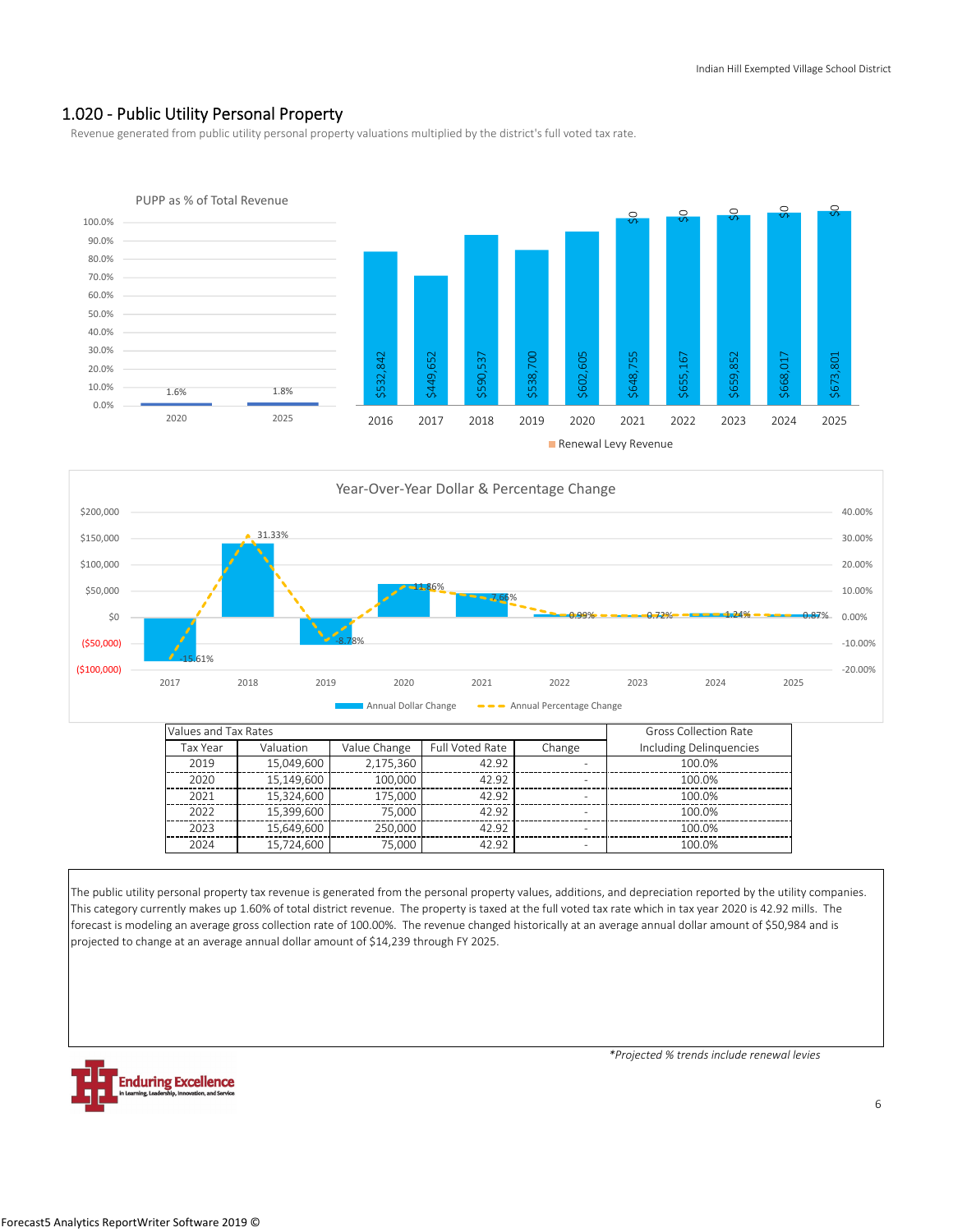#### 1.030 ‐ No Income Tax

Revenue collected from income tax earmarked specifically to support schools with a voter approved tax by residents of the school district; separate from federal, state and municipal income taxes.





The district does not have an income tax levy.

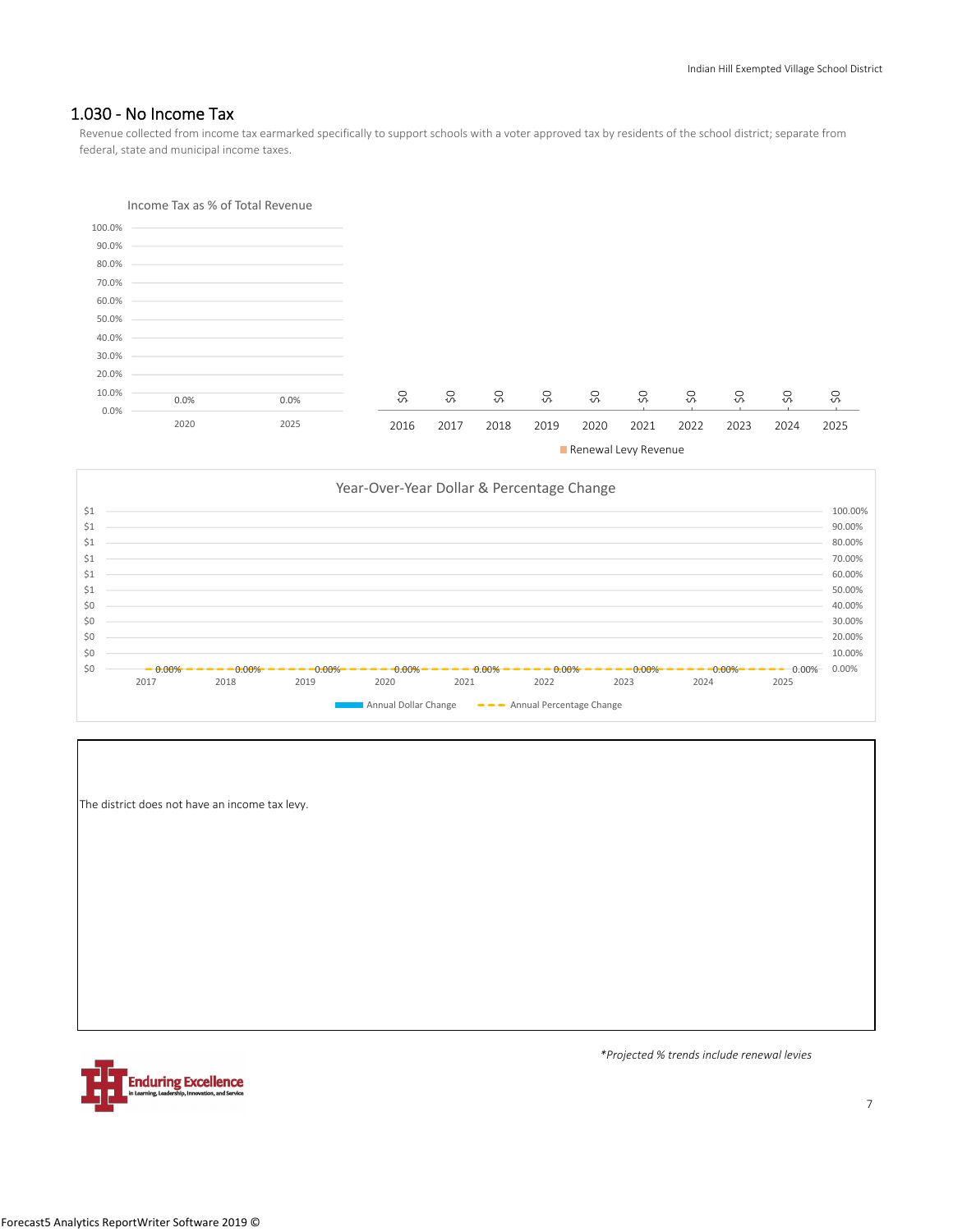#### 1.035 ‐ Unrestricted Grants‐in‐Aid

Funds received through the State Foundation Program with no restriction.







The FY 2019 per pupil and foundation revenue amount is the base aid amount used in FY 2019. In addition to its FY 2021 base funding amount of \$1,297,188 the district calculated FY 2021 categorical funding such as spec. ed., preschool, casino of \$127,122. Projected amounts less than the FY 2019 base indicate state budget cuts and other assumed change. For fiscal year 2022 ‐ 2025, the district is projecting an average annual increase of 4.22% Note: Wellness funding is not included in these calculations.

All current indicators predict that the district's enrollment will continue to increase.

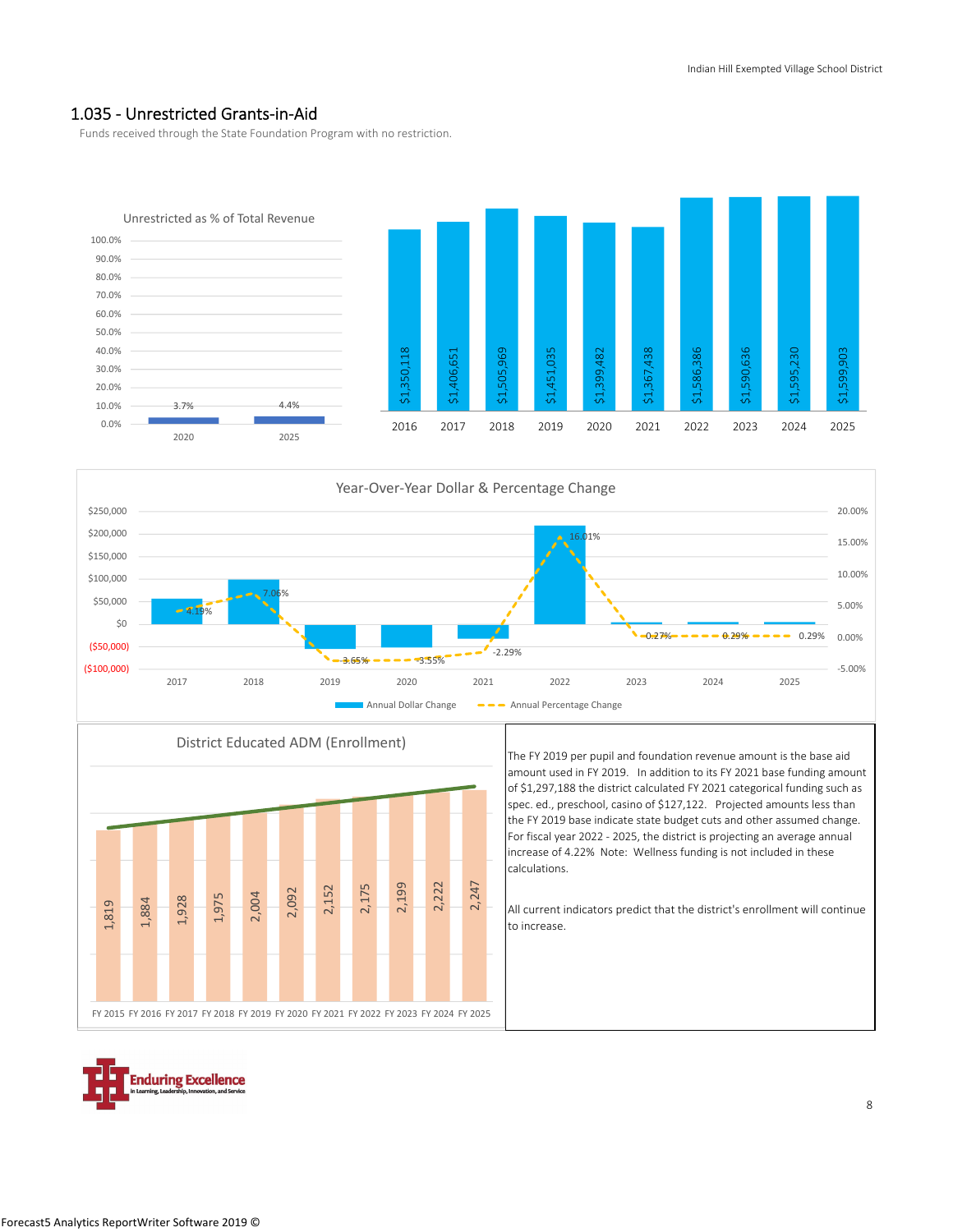#### 1.040 & 1.045 ‐ Restricted Grants‐in‐Aid

Funds received through the State Foundation Program or other allocations that are restricted for specific purposes.





Restricted aid is the portion of state per pupil funding that must be classifed as restricted use. Historically the district's restricted state aid changed annually on average by ‐\$7,357 and is projected to change annually on average by \$3,156. Restricted funds represent 0.36% of total revenue.

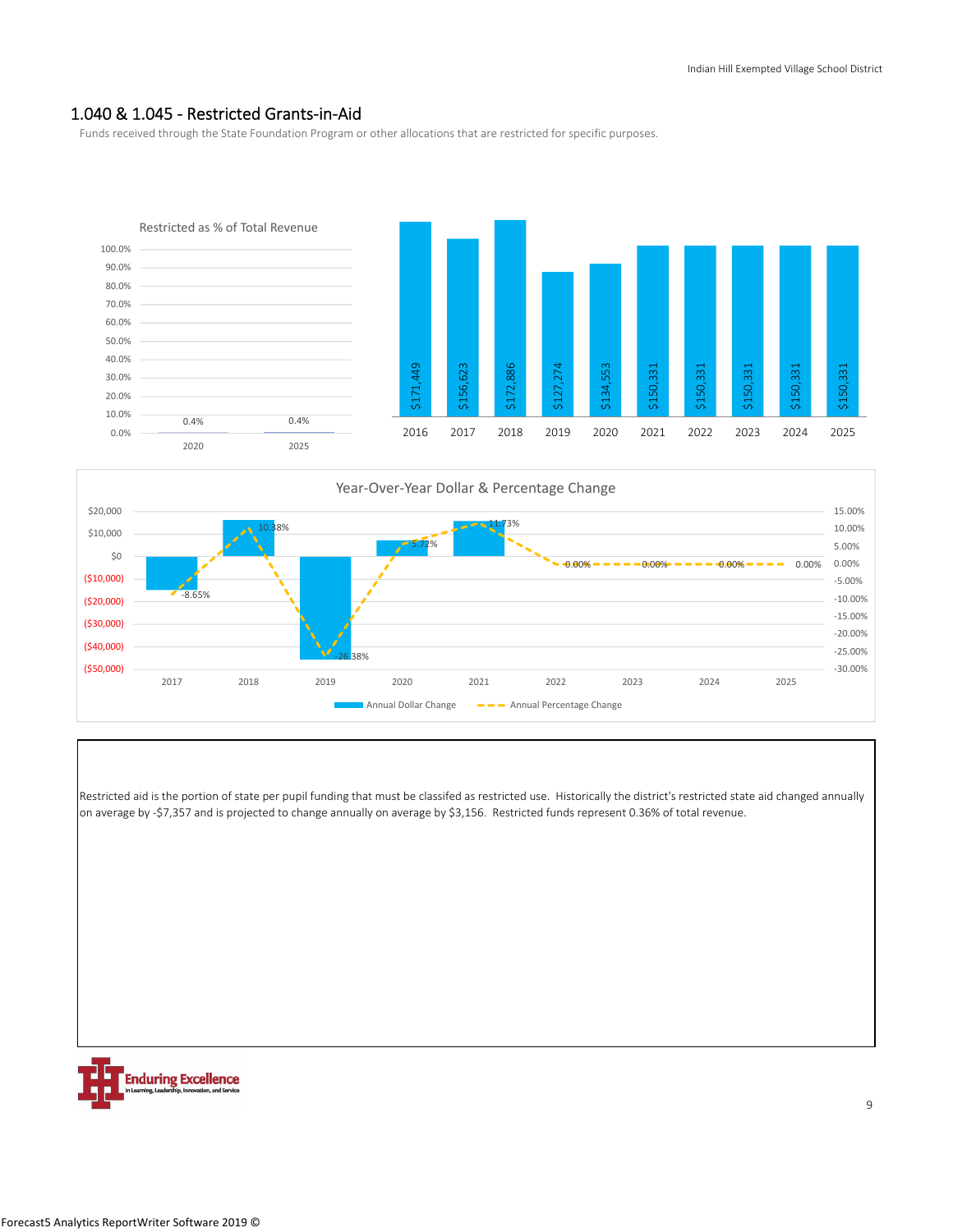#### 1.050 ‐ Property Tax Allocation

Includes funds received for Tangible Personal Property Tax Reimbursement, Electric Deregulation, Homestead and Rollback.





Property tax allocation primarily consists of reimbursements from the state of Ohio for local taxpayer credits or reductions. The state reduces the local taxpayer's tax bill with a 10% rollback credit, and 2.5% owner‐occupied rollback credit, plus a homestead credit for qualifying taxpayers. In FY 2021, approximately 11.6% local residential property taxes will be reimbursed by the state in the form of rollback credits and approximately 0.5% will be reimbursed in the form of qualifying homestead exemption credits.

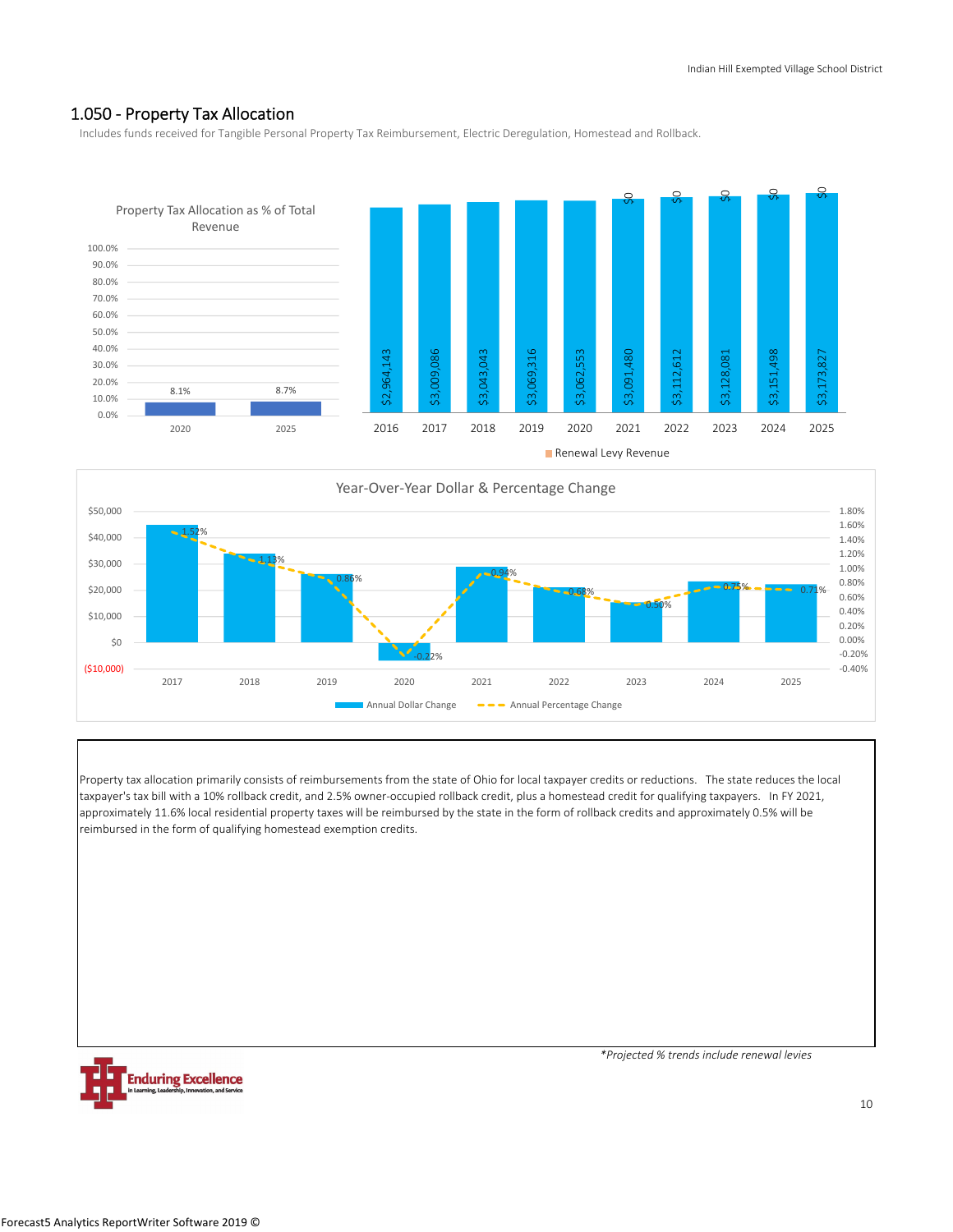#### 1.060 ‐ All Other Operating Revenues

Operating revenue sources not included in other lines; examples include tuition, fees, earnings on investments, rentals, and donations.





Other revenue includes tuition received by the district for non-resident students educated by the district. It also includes interest income, payments in lieu of taxes, and miscellaneous revenue. The historical average annual change was \$1,083,282. The projected average annual change is ‐\$462,336 through FY 2025.

Donations are being collected by the Indian Hill Foundation on behalf of the District for the Home of the Braves project. This revenue appears in "other income." The largest annual payment was in fiscal year 2020 and the collections decrease over time ending in fiscal year 2023.

The most significant portion of "other income" is the TIF payments that are collected by Sycamore Township on behalf of nine properties in the Kenwood. Current economic stress could cause these properties to become delinquent in payment. The assumption for this five‐year forecast is that these properties remain current on payments.

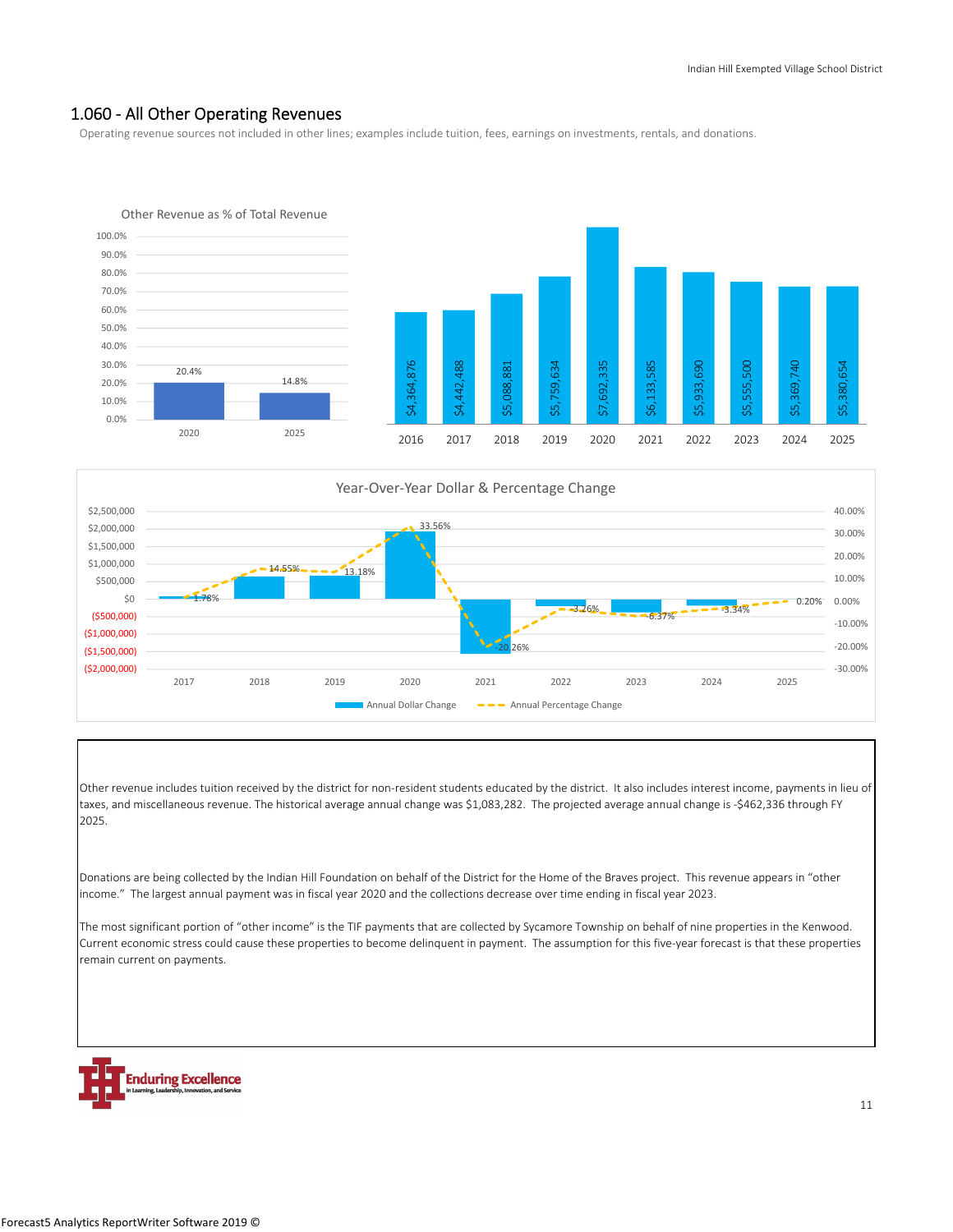#### 2.070 ‐ Total Other Financing Sources

Includes proceeds from sale of notes, state emergency loans and advancements, operating transfers‐in, and all other financing sources like sale and loss of assets, and refund of prior year expenditures.





|                             |        | FORECASTED               |        |        |        |        |  |  |  |
|-----------------------------|--------|--------------------------|--------|--------|--------|--------|--|--|--|
|                             | 2020   | 2021                     | 2022   | 2023   | 2024   | 2025   |  |  |  |
| Transfers In                |        | $\overline{\phantom{a}}$ |        |        | -      |        |  |  |  |
| Advances In                 | 78.412 | 19.549                   | 30,000 | 30.000 | 30,000 | 30,000 |  |  |  |
| All Other Financing Sources | 17,169 | 15,000                   | 15,000 | 15,000 | 15,000 | 15,000 |  |  |  |

Other sources includes revenue that is generally classified as non-operating. It is typically in the form of advances-in which are the repayment of temporary loans made from the general fund to other district funds. In FY 2020 the district receipted \$78,412 as advances-in and is projecting advances of \$19,549 in FY 2021. The district also receives other financing sources such as refund of prior year expenditures in this category. The district is projecting that all other financing sources will be \$15,000 in FY 2021 and average \$15,000 annually through FY 2025.

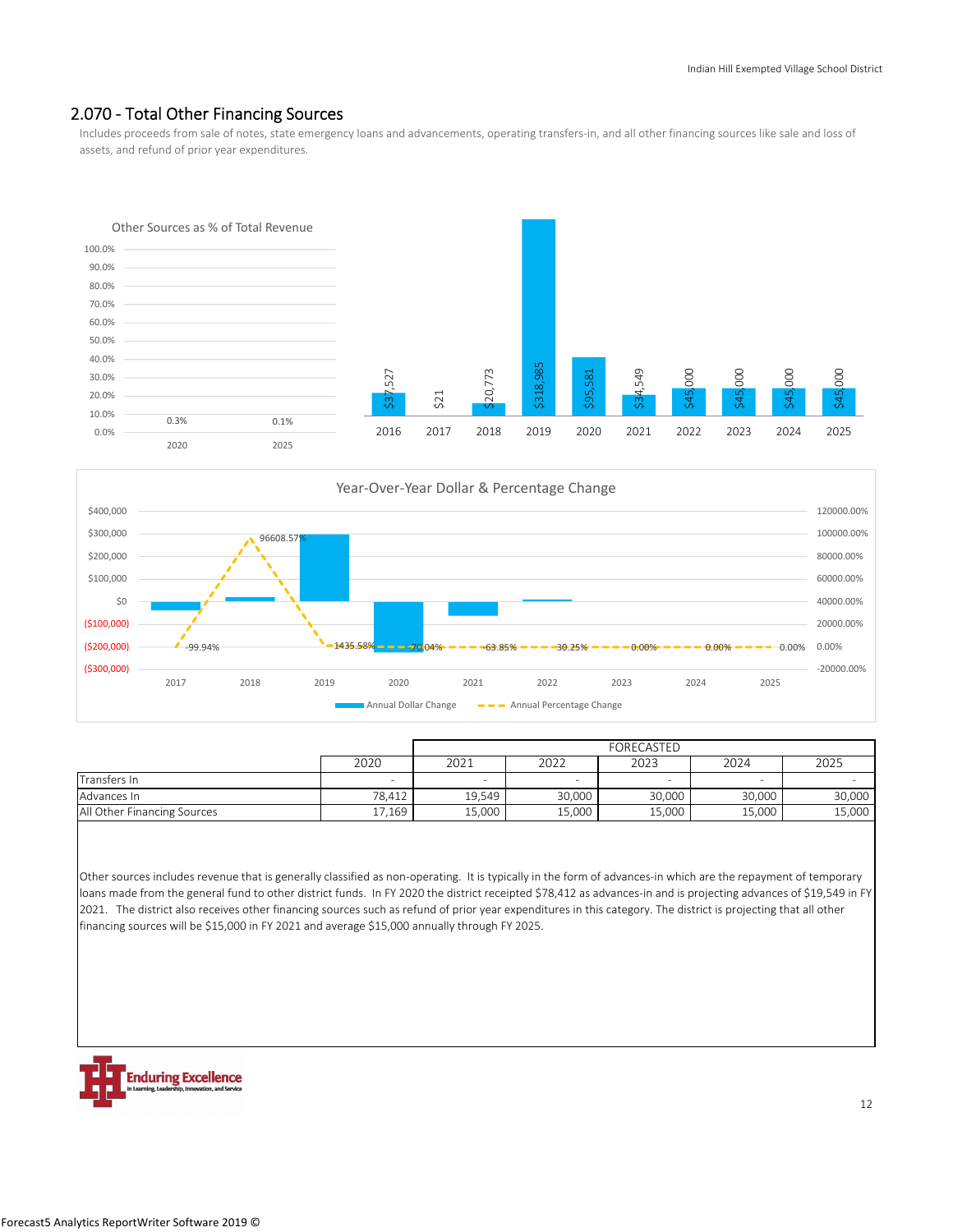

#### Expenditure Categories and Forecast Year‐Over‐Year Projected Overview



**Expenditure Categories Over Time**

3‐Year Historical Actual Average Annual Dollar Change

| Compared to 5-Year Projected |             |             |                |                                                                       |
|------------------------------|-------------|-------------|----------------|-----------------------------------------------------------------------|
|                              | Historical  | Projected   | Projected      |                                                                       |
|                              | Average     | Average     | Compared to    | Total expenditures increased 6.30% or \$2,266,326 annually during     |
|                              | Annual      | Annual      | Historical     | the past five years and is projected to decrease -0.31% or -\$127,819 |
|                              | \$\$ Change | \$\$ Change | Variance       | annually through FY2025. Capital Outlay has the largest projected     |
| Salaries                     | \$576,033   | \$248,609   | (5327, 424)    | average annual variance compared to the historical average at -       |
| <b>Benefits</b>              | \$206,128   | \$289,615   | \$83,487       | \$2,594,254.                                                          |
| <b>Purchased Services</b>    | (5144, 728) | \$264,895   | \$409,623      |                                                                       |
| Supplies & Materials         | \$4.612     | \$23,470    | \$18,859       |                                                                       |
| Capital Outlay               | \$1,632,808 | (5961, 446) | (52, 594, 254) |                                                                       |
| Intergov & Debt              | \$0         | \$0         | \$0            |                                                                       |
| Other Objects                | (514, 101)  | \$4,947     | \$19,047       |                                                                       |
| Other Uses                   | \$5,574     | \$2,090     | (53, 484)      |                                                                       |
| Total Average Annual Change  | \$2,266,326 | (5127, 819) | (52, 394, 146) |                                                                       |
|                              | 6.30%       | $-0.31%$    | $-6.61%$       |                                                                       |

Note: Expenditure average annual change is projected

to be  $>$  (\$127,819)



On an annual average basis, revenue are projected to contract while expenditures contracts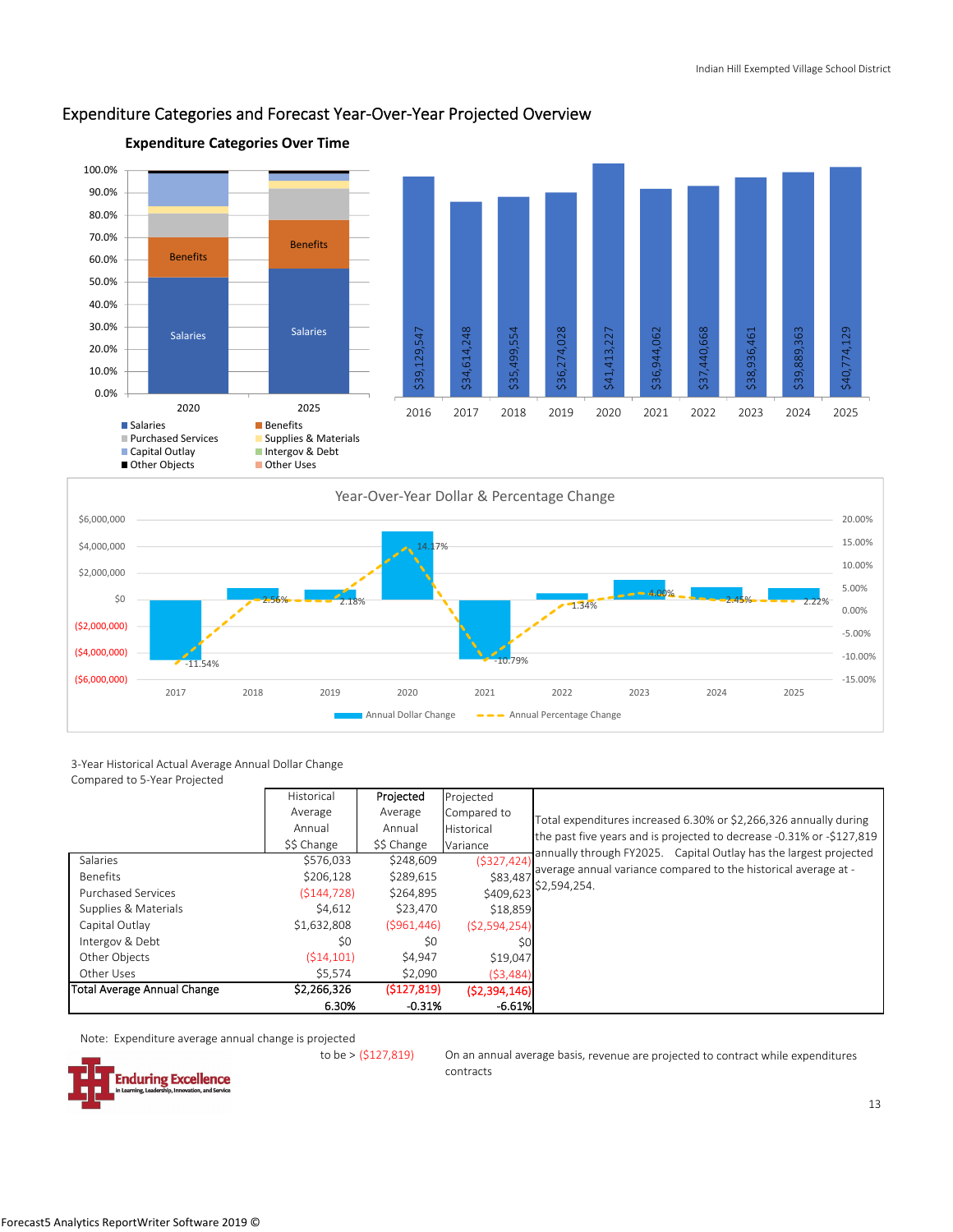#### 3.010 ‐ Personnel Services

Employee salaries and wages, including extended time, severance pay, supplemental contracts, etc.





Salaries represent 52.32% of total expenditures and increased at a historical average annual rate of 2.86% or \$576,033. This category of expenditure is projected to grow at an average annual rate of 1.13% or \$248,609 through FY 2025. The projected average annual rate of change is ‐1.73% less than the five year historical annual average.

For the estimated future years, all certified staff were given a step, if eligible, with no increase to the step year-over-year. All certified employees who are "stepped out" were given an annual increase of 1.5%. All other employees were given an average of 1.5% annual increase.

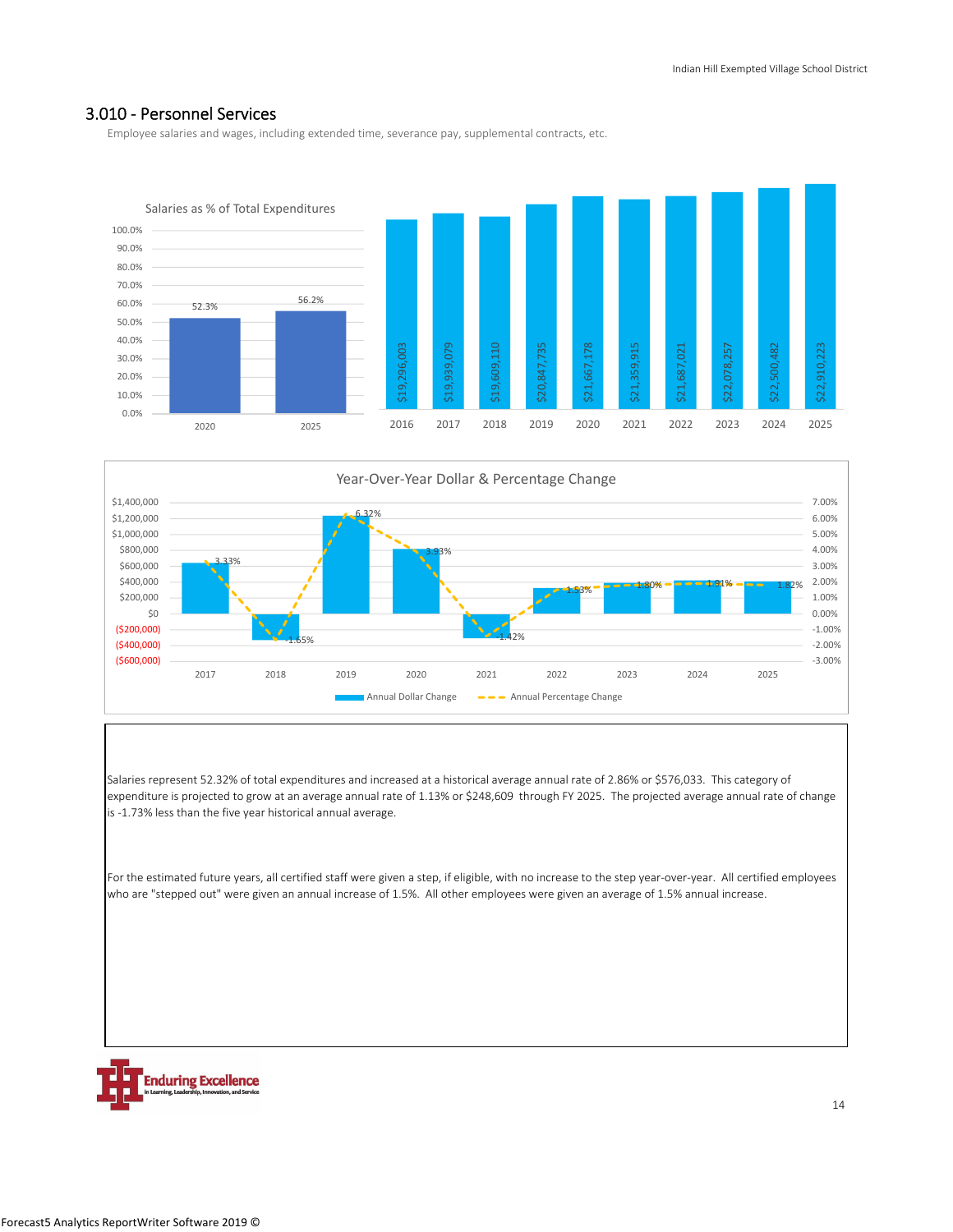#### 3.020 ‐ Employees' Benefits

Retirement for all employees, Workers Compensation, early retirement incentives, Medicare, unemployment, pickup on pickup, and all healthrelated insurances.





Benefits represent 18.00% of total expenditures and increased at a historical average annual rate of 2.98% This category of expenditure is projected to grow at an annual average rate of 3.63% through FY 2025. The projected average annual rate of change is 0.65% more than the five year historical annual average.

Health insurance was assumed to increase by 9% each year with contributions to the health savings accounts remaining the same.

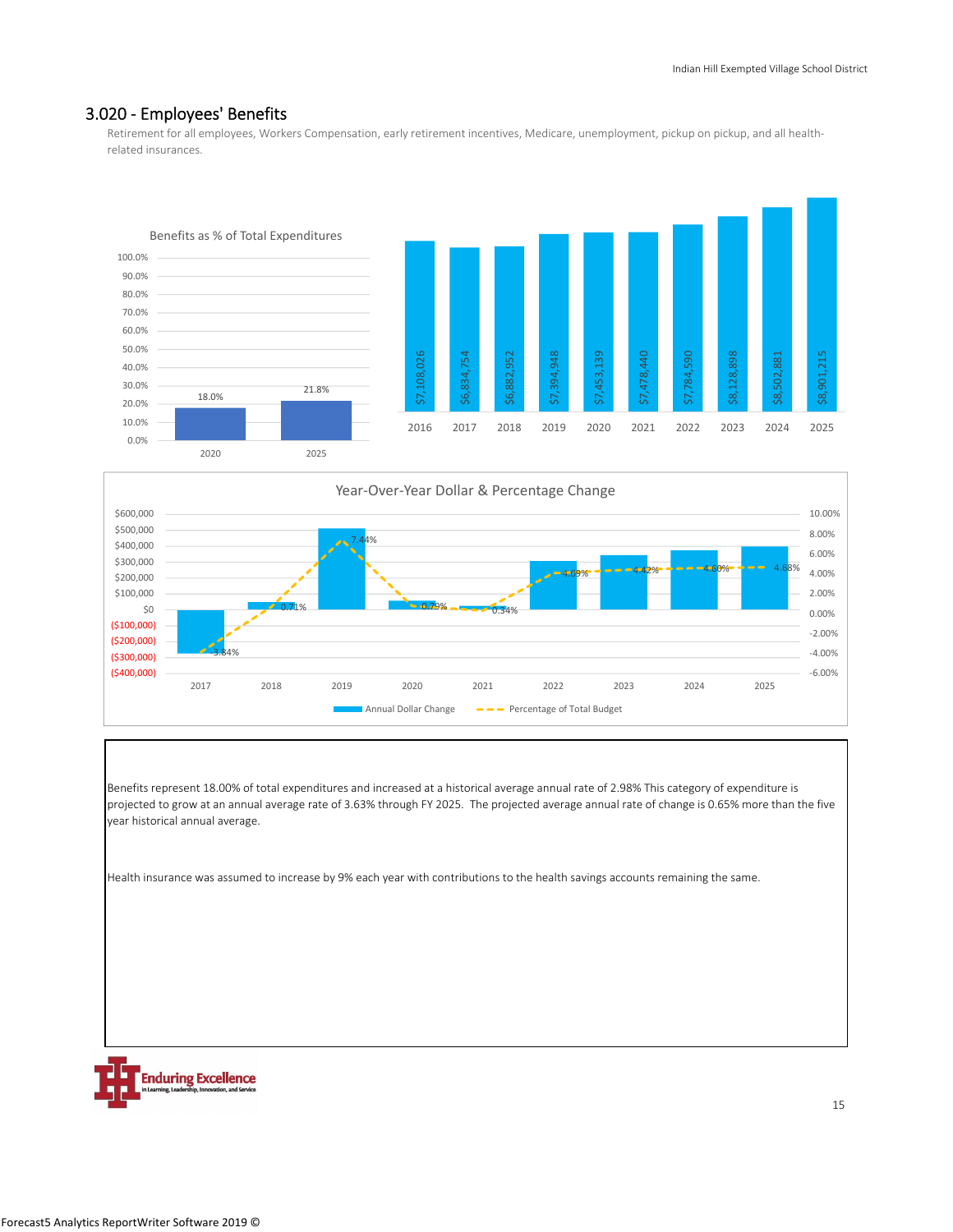#### 3.030 ‐ Purchased Services

Amounts paid for personal services rendered by personnel who are not on the payroll of the school district, expenses for tuition paid to other districts, utilities costs and other services which the school district may purchase.





Purchased Services represent 10.62% of total expenditures and decreased at a historical average annual rate of ‐2.62%. This category of expenditure is projected to grow at an annual average rate of 5.67% through FY 2025. The projected average annual rate of change is 8.28% more than the five year historical annual average.

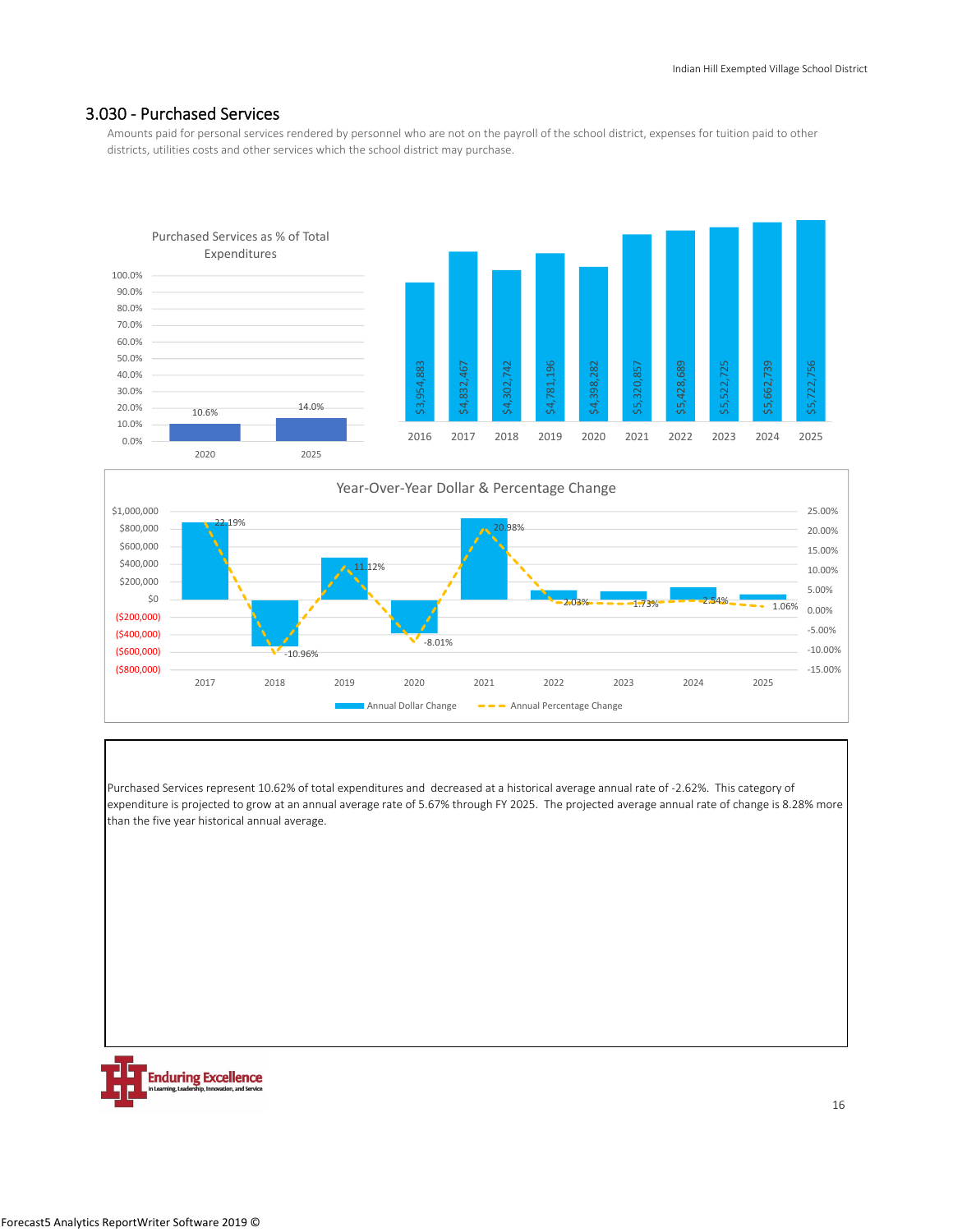#### 3.040 ‐ Supplies & Materials

Expenditures for general supplies, instructional materials including textbooks and media material, bus fuel and tires, and all other maintenance supplies.





Supplies & Materials represent 3.11% of total expenditures and increased at a historical average annual rate of 0.52%. This category of expenditure is projected to grow at an annual average rate of 2.58% through FY 2025. The projected average annual rate of change is 2.06% more than the five year historical annual average.

Supplies & Materials will see a substantial increase in fiscal year 2021 because of Covid related expenses. This line item will return to normal in fiscal year 2022 regardless of whether schooling remains in an altered pandemic form.

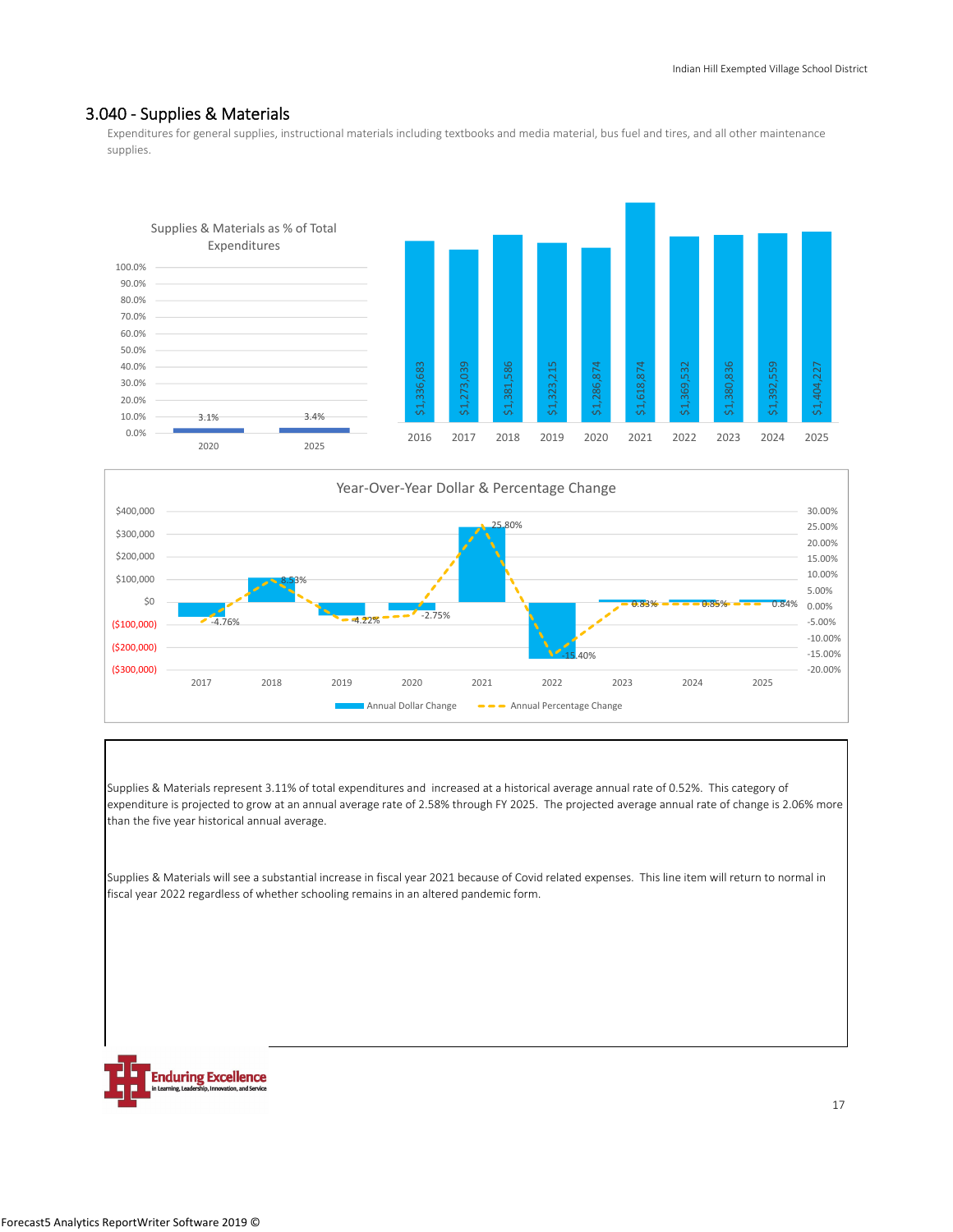#### 3.050 ‐ Capital Outlay

This line includes expenditures for items having at least a five-year life expectancy, such as land, buildings, improvements of grounds, equipment, computers/technology, furnishings, and buses.





Capital Outlay represent 14.75% of total expenditures and increased at a historical average annual amount of \$1,632,808. This category of expenditure is projected to grow at an annual average amount of ‐\$961,446 through FY 2025. The projected average annual change is less than the five year historical annual average.

Capital Outlay was decreased to \$650,000 for both the current year and fiscal year 2022. This was because of projected revenue losses for these fiscal years. While these revenue losses may not occur, these amounts will represent a decrease of capital and repairs for the District's infrastructure. These annual amounts were doubled in fiscal year 2023 and maintained at \$1.3 million for the remainder of the forecast. The District cannot continue minimal investment in capital items for a significant period of time.

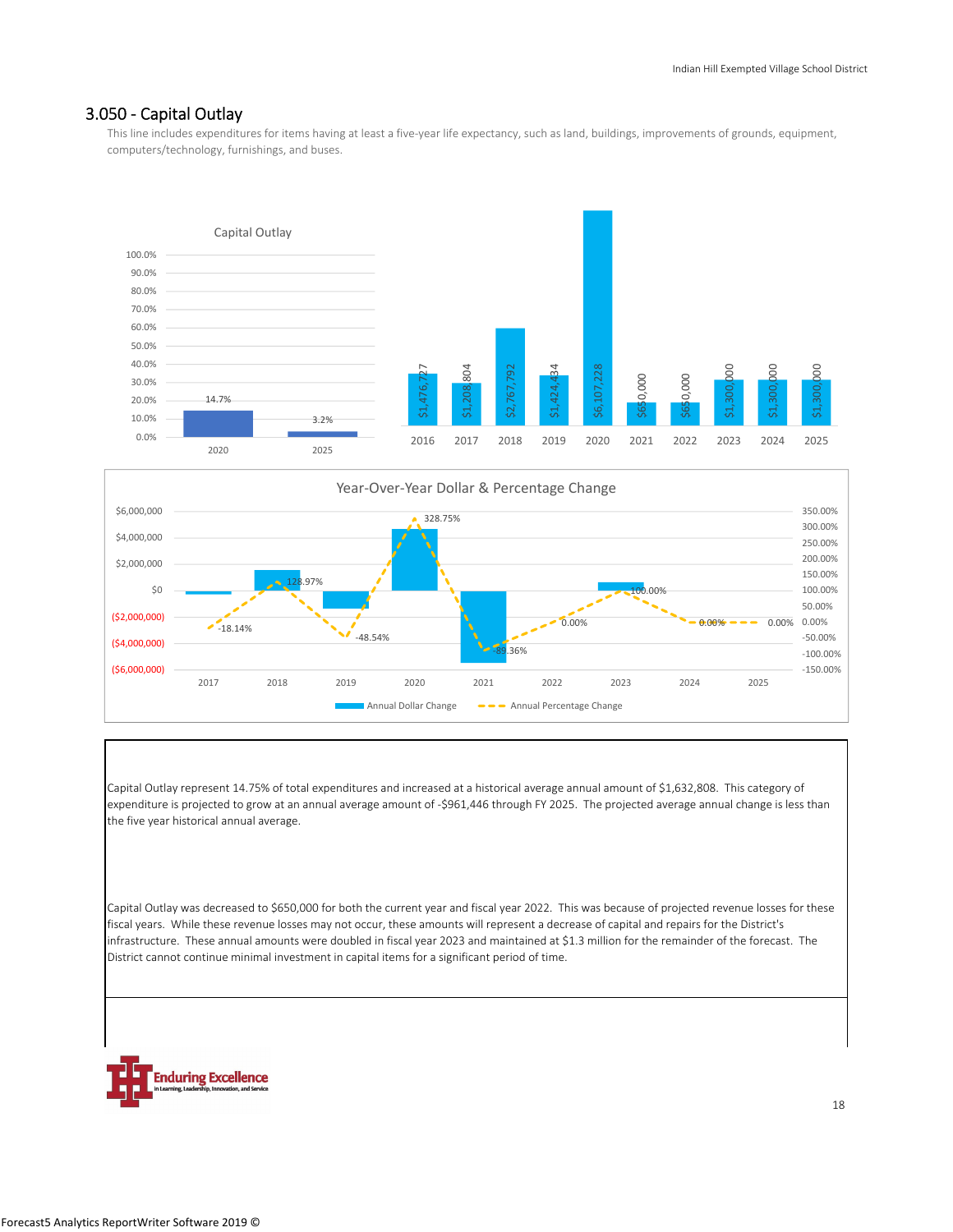#### 3.060‐4.060 ‐ Intergovernmental & Debt

These lines account for pass through payments, as well as monies received by a district on behalf of another governmental entity, plus principal and interest payments for general fund borrowing.





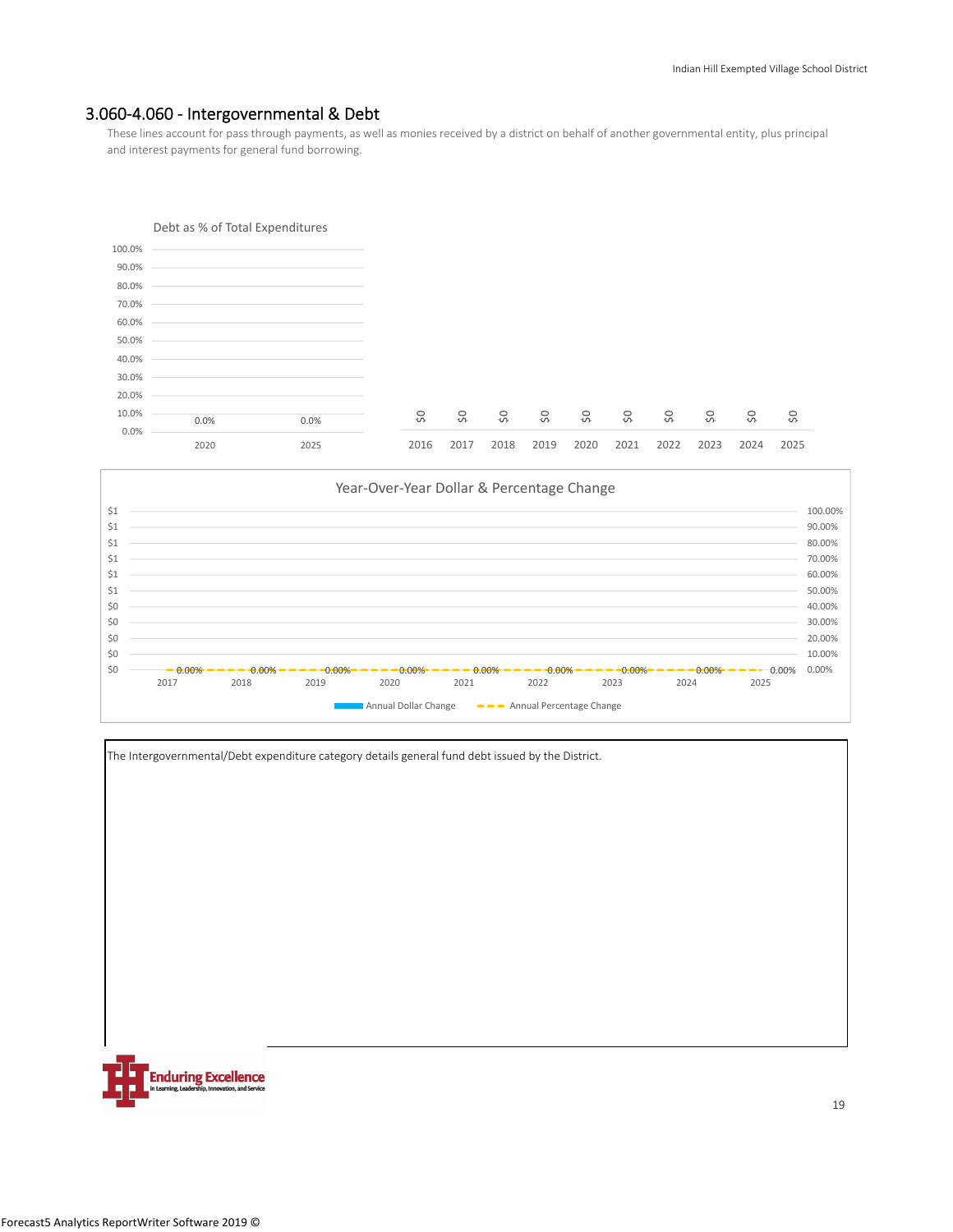#### 4.300 ‐ Other Objects

Primary components for this expenditure line are membership dues and fees, ESC contract deductions, County Auditor/Treasurer fees, audit expenses, and election expenses.





Other Objects represent 1.16% of total expenditures and decreased at a historical average annual rate of ‐1.75%. This category of expenditure is projected to grow at an annual average rate of 1.01% through FY 2025. The projected average annual rate of change is 2.76% more than the five year historical annual average.

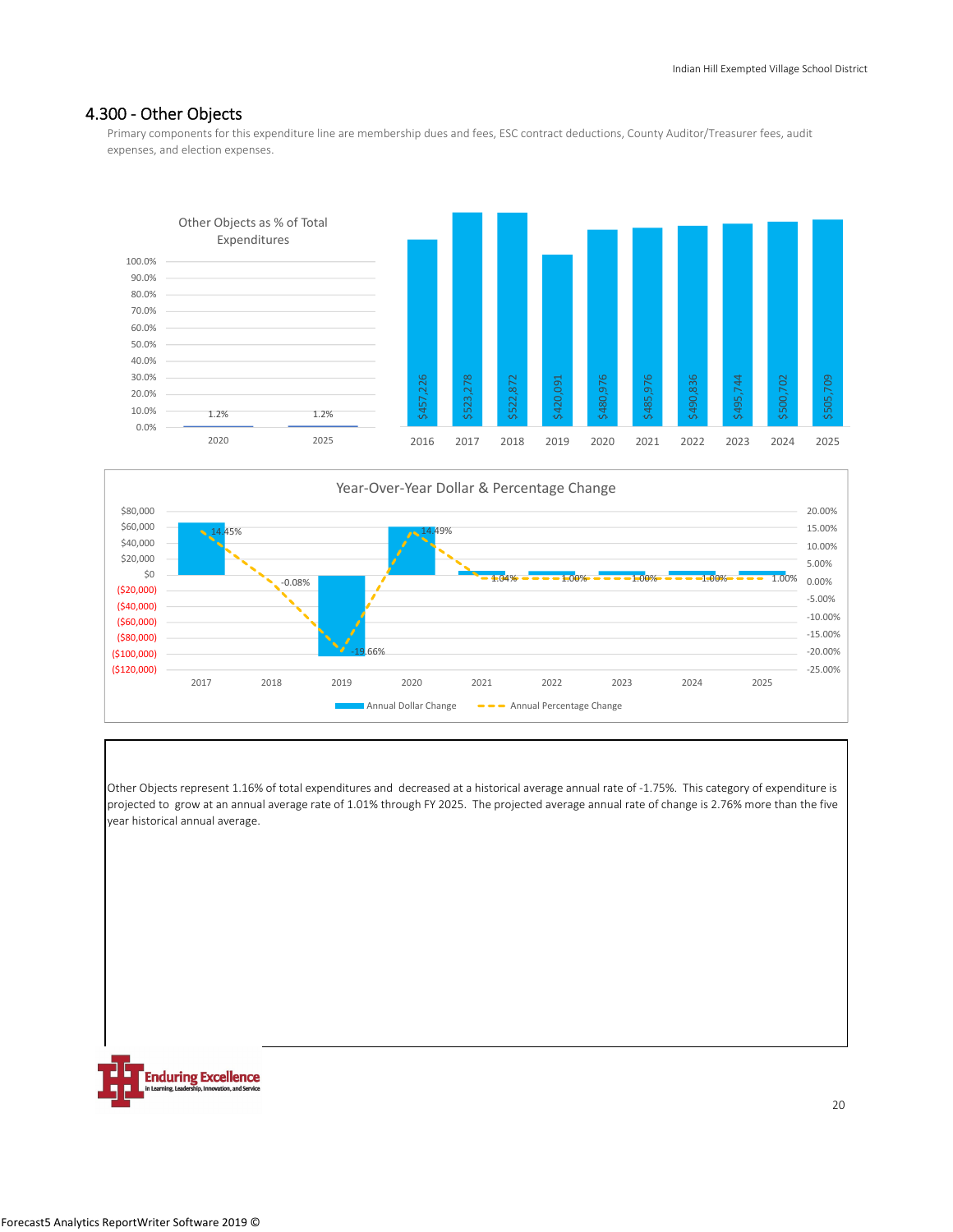#### 5.040 ‐ Total Other Financing Uses

Operating transfers‐out, advances out to other funds, and all other general fund financing uses.





|                      |                          | FORECASTED               |        |        |        |        |  |  |  |  |
|----------------------|--------------------------|--------------------------|--------|--------|--------|--------|--|--|--|--|
|                      | 2020                     | 2021                     | 2022   | 2023   | 2024   | 2025   |  |  |  |  |
| Transfers Out        | $\overline{\phantom{0}}$ | $\overline{\phantom{a}}$ | $\,$   | -      | -      |        |  |  |  |  |
| Advances Out         | 19.549                   | 30.000                   | 30.000 | 30.000 | 30.000 | 30,000 |  |  |  |  |
| Other Financing Uses | -                        |                          | -      |        |        |        |  |  |  |  |

Other uses includes expenditures that are generally classified as non‐operating. It is typically in the form of advances‐out which are then repaid into the general fund from the other district funds. In FY 2020 the district had advances-out and has advances-out forecasted through FY 2025. The district can also move general funds permanently to other funds and as the schedule above presents, the district has no transfers forecasted through FY 2025. The table above presents the district's planned advances and transfers. The district can also have other uses of funds which is reflected in the table above.